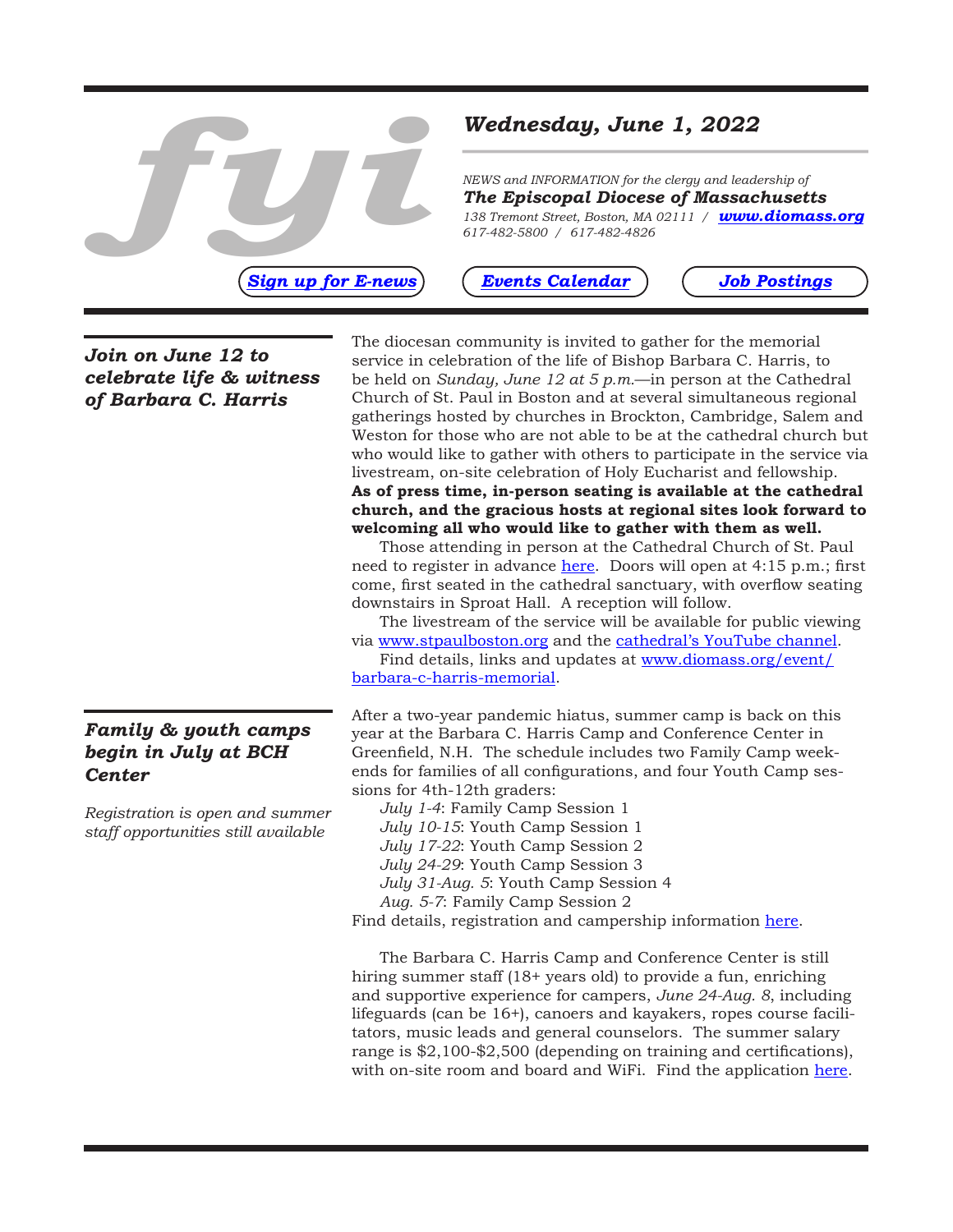*2*

*All are invited to join Juneteenth, World Refugee Day and Pan-African celebrations*

# *Mark the calendar: Diocesan Convention is Oct. 28-29*

*Earlier-than-usual submission deadline: Friday, Sept. 2* 

*Nominating Committee seeks to broaden leadership diversity*

The Office of Immigration and Multicultural Ministries, together with the bishops, invite all to take part in one or more of these special upcoming events:

Gather with Bishop Gayle E. Harris for a virtual **Juneteenth Celebration** on *Sunday, June 19 at 3 p.m.*, commemorating the ending of slavery in the U.S. and marking the Feast of Bernard Mizeki. Find more details and register for the Zoom link [here.](https://www.diomass.org/event/juneteenth-celebration)

**World Refugee Day** on June 20 is an international designation by the United Nations. The Diocese of Massachusetts will celebrate online on *Friday, June 24 at 3 p.m.* Bishop Alan M. Gates will give the reflection. Find details and register for the Zoom link [here.](https://www.diomass.org/event/refugee-day-celebration)

A one-day **Pan-African Conference** of the people of African descent in the diocese, in conjunction with the African Clergy Caucus, is scheduled for *Saturday, July 2*, beginning with a service *at 10:30 a.m.*, at St. Peter's Church (750 Main Street) in Waltham, with lunch, music and entertainment to follow. Bishop Gayle E. Harris will be the celebrant and preacher. All are welcome, including children, family and friends. More details are posted [here](https://www.diomass.org/event/pan-african-conference). *FOR INFORMATION: The Rev. Canon Jean Baptiste Ntagengwa, Canon for Immigration and Multicultural Ministries ([jbntagengwa@](mailto:jbntagengwa%40diomass.org?subject=) [diomass.org](mailto:jbntagengwa%40diomass.org?subject=) or 617-482-4826, ext. 400).*

"By This They Will Know You: The Call of Love in Our Time and Place" is the theme for the 237th annual Diocesan Convention, to take place *Friday-Saturday, Oct. 28-29* at the DoubleTree by Hilton Hotel Boston North Shore in Danvers.

Early plans include Friday afternoon sessions focused on pressing questions of discipleship, and an evening dinner with a hymn/ spirituals sing. Business sessions and the convention Eucharist will take place on Saturday.

The deadline for submitting all materials will be *Friday, Sept. 2*. This will be the final day to submit materials to the Convention Office, including nomination forms for elected positions, resolution submission forms and written reports.

All congregations are reminded to submit their congregational leadership reports, including certification of lay delegates, to make sure that their convention delegation will receive upcoming convention communications. Questions may be e-mailed to **convention**@ [diomass.org.](mailto:convention%40diomass.org?subject=)

The recently reconstituted Nominating Committee is seeking to fulfill the mission strategy charge to "broaden the diversity of leadership for all diocesan project teams and governing bodies." The committee invites members of the laity to respond via this brief [form](https://edom.formstack.com/forms/diomass_recruitment) regarding skills and experience they have to offer. Clergy are invited to share the link with their congregations and ministries: [https://edom.formstack.com/forms/diomass\\_recruitment](https://edom.formstack.com/forms/diomass_recruitment) *FOR INFORMATION: Rob Kelleher, Nominating Committee member ([rmkelleher@gmail.com\)](mailto:rmkelleher%40gmail.com?subject=) or The Rev. Rachel Wildman, Secretary of the Diocese [\(secretary@diomass.org](mailto:secretary%40diomass.org?subject=)).*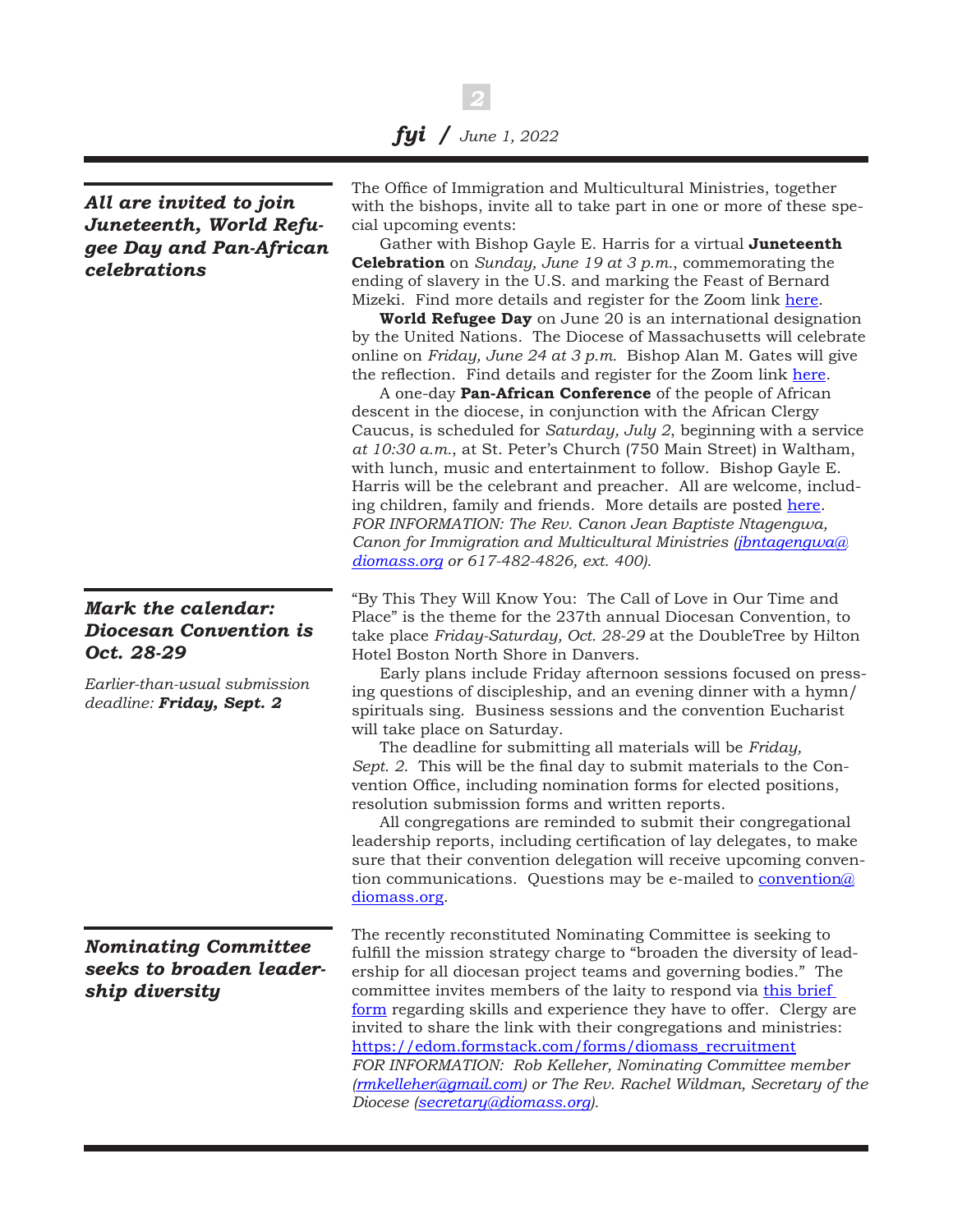*3*

# *NEWS & EVENT NOTES:*

• The diocesan community's prayers and presence are invited for the **ordination of deacons and transitional deacons** on *Saturday, June 4, 10:30 a.m.*, at the Cathedral Church of St. Paul in Boston. A livestream will be available via [www.stpaulboston.org](https://www.stpaulboston.org/).

l **El Comité Hispano will host Volvemos Encendidas y Encendidos: Una Fiesta Pan-Latina Episcopal** on *Saturday June 4, 1-3 p.m.*, at Piers Park on Marginal Street in East Boston. The gathering will be conducted in Spanish, will bring together Latin@s Episcopales from throughout the diocese for fellowship and will launch joint work around Beloved Community vital in communities as multiracial and multi-ethnic as those of this diocese. Come, enjoy some delicious food, fellowship and prayer on the eve of Pentecost. Click [here](https://docs.google.com/forms/d/e/1FAIpQLSct86p2frBCuQ0XL53ykal_CBfrcAzHTETQ1KP154gaWftxqA/viewform) to offer any questions and to RSVP.

**• New England Episcopal dioceses to gather for annual conference:** The annual conference of the seven Episcopal dioceses of New England (Province I) is coming up, and will be held via Zoom over two evenings. The opening session, on *Tuesday, June 7, 6-8:30 p.m.*, will include a discussion with members of diocesan deputations to the General Convention, coming up in July in Baltimore. A business session follows on *Wednesday, June 8, 7-8:30 p.m.* The conference is open to all New England Episcopalians. Find more information and registration [here](https://www.province1.org/conference2022).

**•** The **Creation Care Justice Network** continues to meet roughly every other week under the auspices of its "Action and Advocacy" subgroup. Its next online meeting is *Wednesday, June 8, 7 p.m.* The group is continuing its work to develop "An Episcopal Path to Creation Justice" as a resource for Massachusetts congregations to use as they respond to the climate emergency with prayer, learning, action and advocacy. For more information, e-mail [creationjusticeepisma@gmail.com.](mailto:creationjusticeepisma%40gmail.com?subject=)

**• Update on Clergy Professional Development Days:** Two opportunities remain for clergy to attend this year's Professional Development Days (each includes a workshop on microaggression and a safe church review session): *Tuesday, June 14* and *Friday, Sept.* 9. Find registration [here](http://events.r20.constantcontact.com/register/event?oeidk=a07eiy0f61fac912f42&llr=s4blzzbab). Clergy who are due to renew their safe church training (required every three years) should attend both the workshop and review session. All clergy are encouraged to attend the workshop.

The Racial Justice Commission committee planning the microaggression workshop has decided that, due to the recent increase in COVID-19 cases, **the workshop and safe church review will now take place virtually on Zoom**. The start time has been moved to 9 a.m., and there will be a one-hour break scheduled between the two online sessions. An e-mail reminder with instructions on how to prepare for these and information about joining via Zoom will be sent a few days prior to the meeting to those who have registered.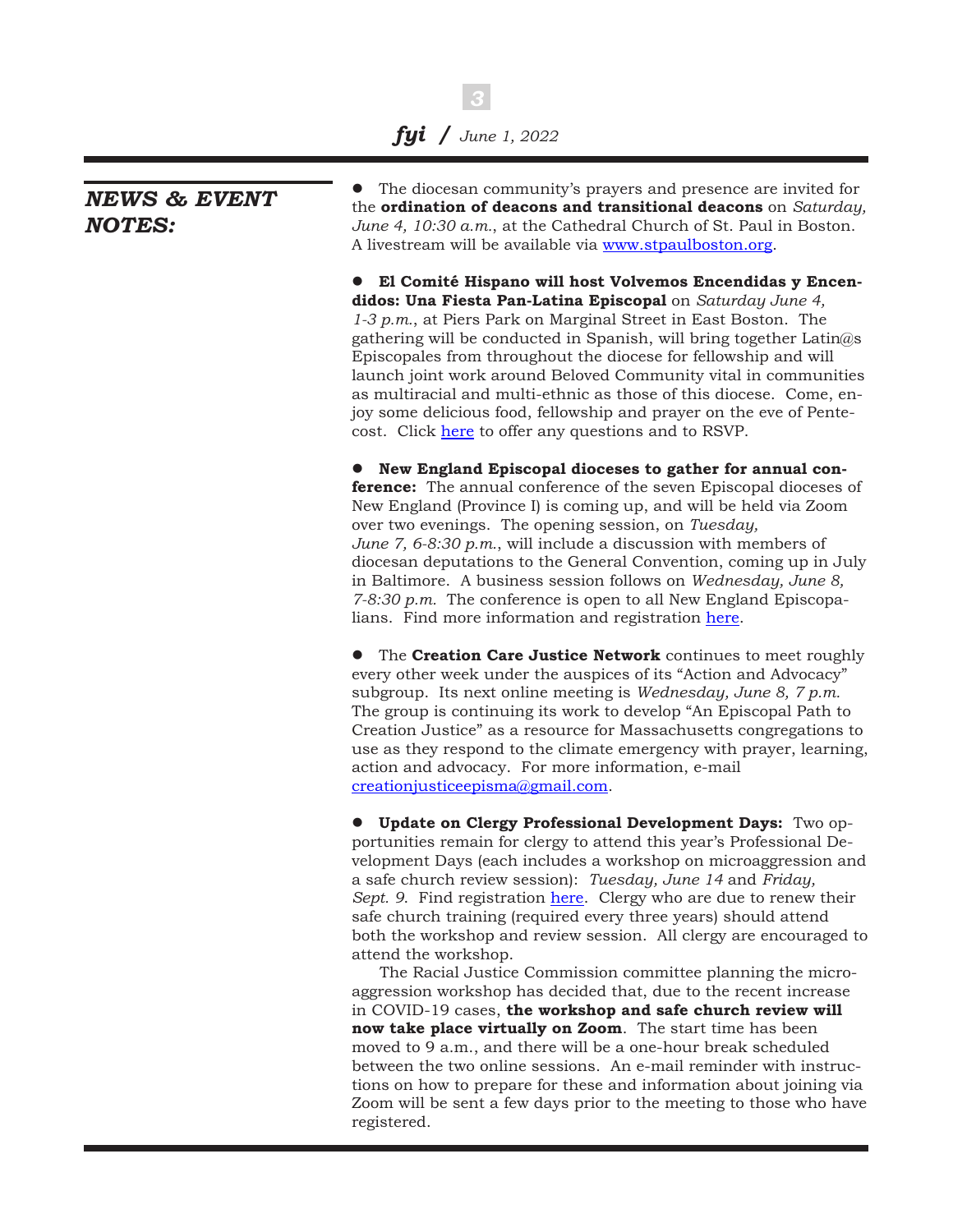*4*

l **"Rooted and Rising in Love," a summer solstice in-person retreat**, will be offered on *Tuesday, June 21, 9:30 a.m.-3:30 p.m.*, at the Rolling Ridge Retreat and Conference Center in North Andover, led by the Rev. Dr. Margaret Bullitt-Jonas, who serves as creation care advisor for the Diocese of Massachusetts.

In the face of converging social and ecological crises, what spiritual practices and perspectives can sustain us? As we struggle to protect the web of life and to create a more just society, where do we turn for meaning and strength? This one-day retreat will include a mix of presentations, small group conversations, individual reflection and free time for contemplative wandering and prayer. Participants will explore a framework for the heart for becoming compassionate, prophetic leaders who can take up the mantle of moral leadership that this decisive moment in history requires.

Find event details and registration [here;](http://events.r20.constantcontact.com/register/event?oeidk=a07ej655d4k1f6bc931&llr=s4blzzbab) registration is open until June 10.

 $\bullet$  Interested in learning how to lead the Daily Offices, in partic**ular, Morning Prayer**? The Rev. Carol Morehead of Grace Church in Medford will give an online training on *Sunday, June 26, 4-6 p.m.* Register [here.](http://events.r20.constantcontact.com/register/event?oeidk=a07ej6ey4kt0f543ef4&llr=s4blzzbab) This training is especially appropriate for anyone who wishes to be licensed by the bishop as a lay worship leader. (The application for licensing can be found [here.](https://www.diomass.org/inside/docs/licensed-lay-ministries)) *FOR INFORMATION: Martha Gardner, Missioner for Networking and Formation [\(mgardner@diomass.org](mailto:mgardner%40diomass.org?subject=) or 617-482-4826, ext. 403).*

**•** The online **Finance Forum for Congregational Leaders** continues on *Tuesday, June 28, 5:30-6:30 p.m.* Clergy, wardens and treasurers are invited to this opportunity to gather and share information. Register [here](https://us06web.zoom.us/meeting/register/tJcrfu6gqj8pHt19EogexOH3IQTVgFD5dBt3) for the Zoom link. *FOR INFORMATION: Cynthia Hallenbeck, Interim CFO ([challenbeck@diomass.org](mailto:challenbeck%40diomass.org?subject=) or 617-482-4826, ext. 554).*

**• Student loan forgiveness for clergy:** Because clergy and some lay employees are now considered public service workers, they are eligible to apply to the U.S. Department of Education for student debt forgiveness. The deadline for applying is *Oct. 31*.

Visit [this website](https://protectborrowers.org/our-projects/pslf/?fbclid=IwAR150iz9Bp3_d7siauoz95og_p9__E4ymoJJVQQDBD1fM2pwjHC3_vrvlww) for application details; additional webinar materials are available through the Church Pension Group [here.](https://www.cpg.org/globalassets/documents/publications/ew-webinar-handouts-final-student-loan-pslf_presentation-april-2022.pdf)

*CHURCHWIDE:*

With ongoing COVID-19 concerns in mind, the design group charged with planning a **"shorter, smaller, safer" General Convention in Baltimore this summer** has recommended reducing the gathering's duration from eight to four days, *July 8-11*, and restricting in-person attendance to bishops, deputies, essential staff and volunteers and a limited media presence. Other modifications for worship and the legislative process are to be announced, with the final plan to be formalized the first week of June. Find Episcopal News Service's ongoing General Convention coverage [here,](https://www.episcopalnewsservice.org/tag/general-convention-2022/) and visit the General Convention website [here.](https://www.generalconvention.org/)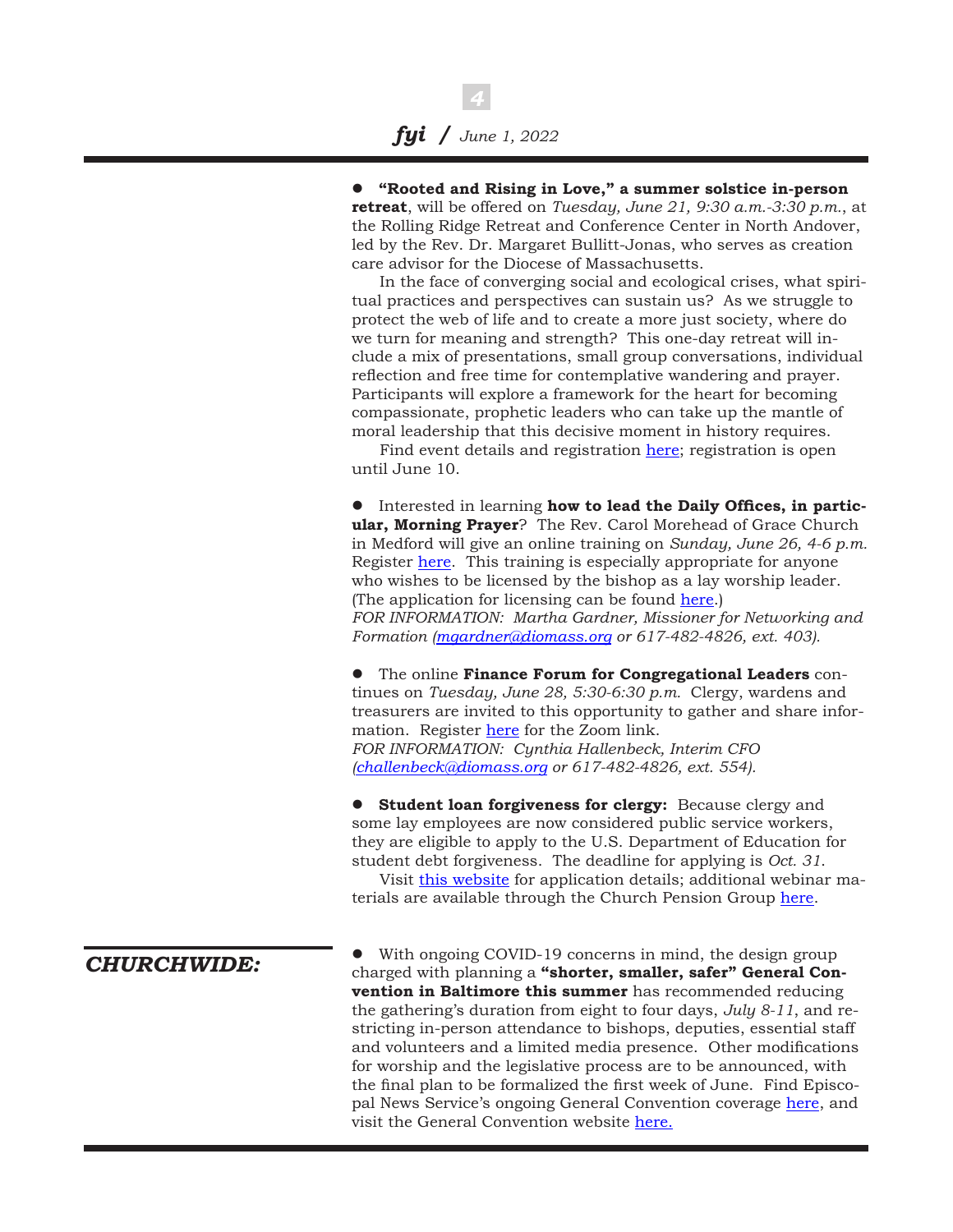|                                     | • Following the leak to news media in May of a draft opinion sug-<br>gesting the Supreme Court may soon strike down the landmark<br>Roe v. Wade decision, the Episcopal Church Office of Government<br>Relations reaffirmed, in a May 3 statement, the church's com-<br>mitment to "equitable access to women's health care, including<br>women's reproductive health care," viewed by the church as "an<br>integral part of a woman's struggle to assert her dignity and worth<br>as a human being." The Office of Government Relations will con-<br>tinue to advocate at the federal level to protect reproductive rights,<br>the statement said. Find an overview of The Episcopal Church's<br>positions on abortion and women's reproductive health here.                                                                                                                                                                                                                                                                                                                                                                                                                                                                                                                                                  |
|-------------------------------------|----------------------------------------------------------------------------------------------------------------------------------------------------------------------------------------------------------------------------------------------------------------------------------------------------------------------------------------------------------------------------------------------------------------------------------------------------------------------------------------------------------------------------------------------------------------------------------------------------------------------------------------------------------------------------------------------------------------------------------------------------------------------------------------------------------------------------------------------------------------------------------------------------------------------------------------------------------------------------------------------------------------------------------------------------------------------------------------------------------------------------------------------------------------------------------------------------------------------------------------------------------------------------------------------------------------|
| <b>GRANTS &amp; LOANS:</b>          | Mission Initiatives Grants applications for existing grant-<br>ees: The Mission Initiatives Committee, a committee of Diocesan<br>Council responsible for making recommendations to Council and<br>Convention regarding congregations, programs and chaplaincies<br>that receive funding through the annual diocesan budget, has<br>opened the process for reporting and re-application for existing<br>Mission Initiatives grantees for the coming 2023 budget develop-<br>ment cycle.<br>Applications and reports will be due by June 30 and, as in the<br>past, they will be submitted online. The traditional gatherings to<br>discuss applications and share thoughts and ideas will be sched-<br>uled for a time in July, to be determined. The gatherings will be<br>online as a precaution against transmission of COVID-19 and as an<br>overall scheduling and logistical convenience.<br>The Mission Initiatives Committee earnestly looks forward to<br>receiving reports and applications and, best of all, to discussions as<br>an occasion to reflect on past accomplishments and challenges and<br>look forward to future mission endeavors.<br>Find the Mission Initiatives reporting form for 2021 funding<br>here. Find the Mission Initiatives Grants application for 2023<br>funding here. |
| DIOCESAN COUNCIL<br><b>ACTIONS:</b> | The May 19 Diocesan Council meeting was canceled, and an addi-<br>tional meeting, on Thursday, Aug. 11, 6-8:30 p.m., has been added<br>to the schedule.<br><b>Next Council Meeting:</b> Thursday, June 16, 6-8:30 p.m., via Zoom.<br>FOR INFORMATION: Chelsea Smith, Assistant for Governance and<br>Administration (csmith@diomass.org or 617-482-4826, ext. 406).                                                                                                                                                                                                                                                                                                                                                                                                                                                                                                                                                                                                                                                                                                                                                                                                                                                                                                                                            |
|                                     |                                                                                                                                                                                                                                                                                                                                                                                                                                                                                                                                                                                                                                                                                                                                                                                                                                                                                                                                                                                                                                                                                                                                                                                                                                                                                                                |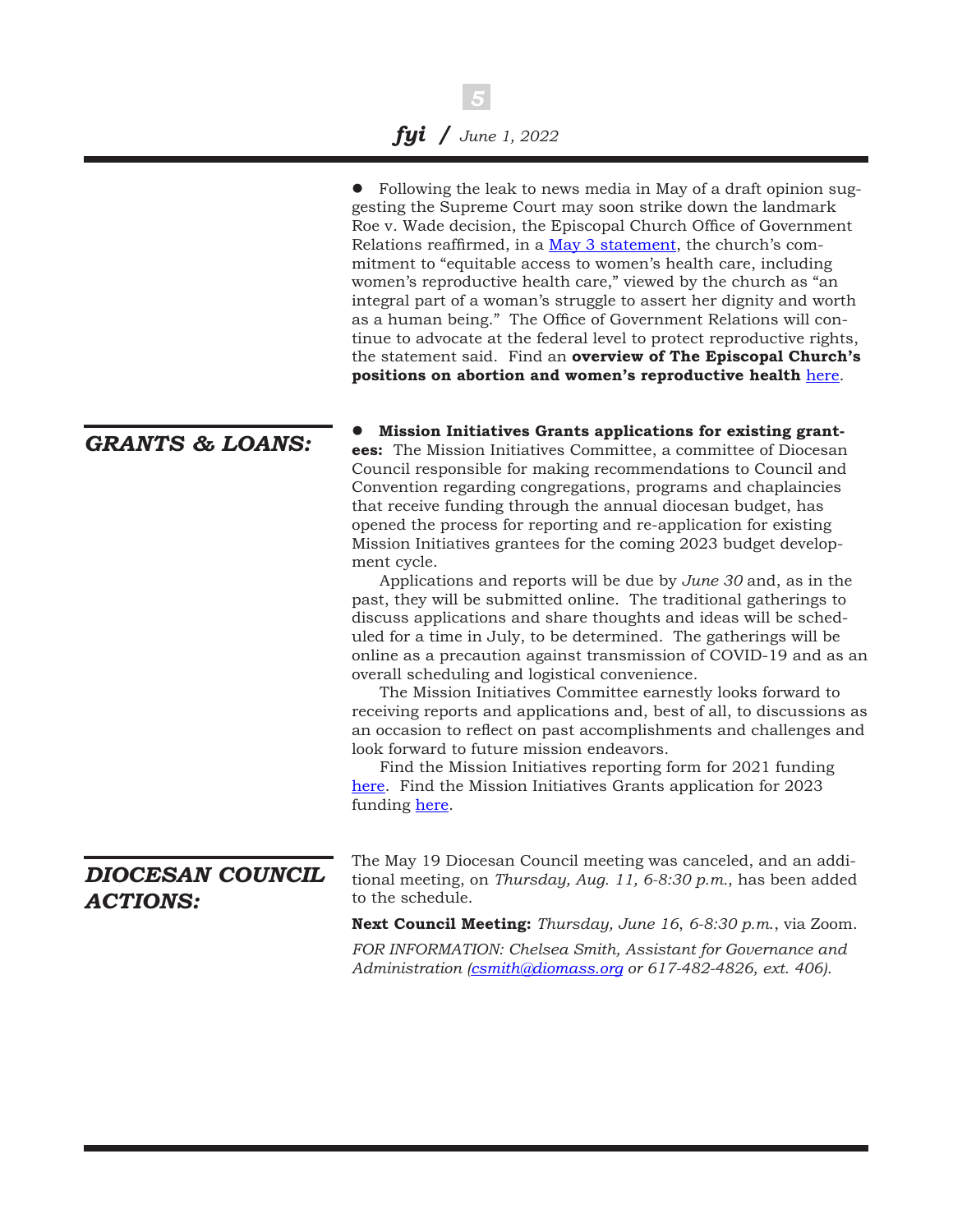*6*

*CLERGY SEARCH & CALL REPORT:* 

#### *CLERGY CHANGES:*

- The Rev. Brett Johnson will begin as interim assistant rector at Christ Church in Andover on June 1.
- The Rev. Angel David Marrero-Ayala concluded his time as priestin-charge at Christ Church in Hyde Park on May 1.
- The Rev. Sarah Mato concludes her ministry as rector of St. Paul's Church in North Andover on June 12 and begins as associate rector at the Parish of St. John the Evangelist in Hingham on July 1.
- The Rev. Jeffrey Mello, the rector of St. Paul's Church in Brookline, was elected bishop of the Episcopal Church in Connecticut on May 21.
- The Rev. Benjamin Njoku was received into The Episcopal Church on May 21.
- The Rev. Eleanor Prior comes from the Diocese of Maine to begin as priest-in-charge at St. Andrew's Church in Methuen on July 15.
- The Rev. Sarah Robbins-Cole concludes her ministry as rector of St. Michael's Church in Holliston on June 19.
- The Rev. Harry Walton will retire as rector of Trinity Church in Canton and Trinity Church in Stoughton on June 30; the Rev. Rachel Wildman will begin as priest-in-charge of those churches beginning July 1.

#### *Central Region*

*Regional Canon Carol Gallagher [cgallagher@diomass.org](mailto:cgallagher%40diomass.org?subject=)*

*CHURCHES INITIATING DISCERNMENT PROCESS:*

BOSTON, St. Stephen's Church CAMBRIDGE, St. Bartholomew's Church HYDE PARK, Christ Church MEDFIELD, Church of the Advent ROXBURY, St. Cyprian's Church

#### *RECTOR SEARCHES*

#### *CHURCHES IN SELF-STUDY: None at this time.*

*CHURCHES COMPLETING PROFILE: None at this time.*

*CHURCHES RECEIVING NAMES: (Apply directly to parish.)* [WESTWOOD, St. John's Church](https://www.diomass.org/sites/diomass/files/2022-04/St.%20John%27s%20Westwood%20Profile%202022.pdf)

*CHURCHES NO LONGER RECEIVING NAMES: None at this time.*

*PRIEST-IN-CHARGE APPOINTMENTS: Contact the regional canon.* MEDWAY, Christ Church, *part-time*

*INTERIM PRIEST APPOINTMENTS: Contact the regional canon.* BOSTON, St. Stephen's Church, *part-time*

*OTHER OPEN POSITIONS:* BEDFORD, St. Paul's Church: [Curate/Associate](https://www.diomass.org/jobs/st-pauls-church-bedford/curateassistant) NEWTON, Grace Church: [Minister for Christian Formation](https://www.diomass.org/jobs/grace-church-newton/minister-christian-formation)

*Continued on page 7*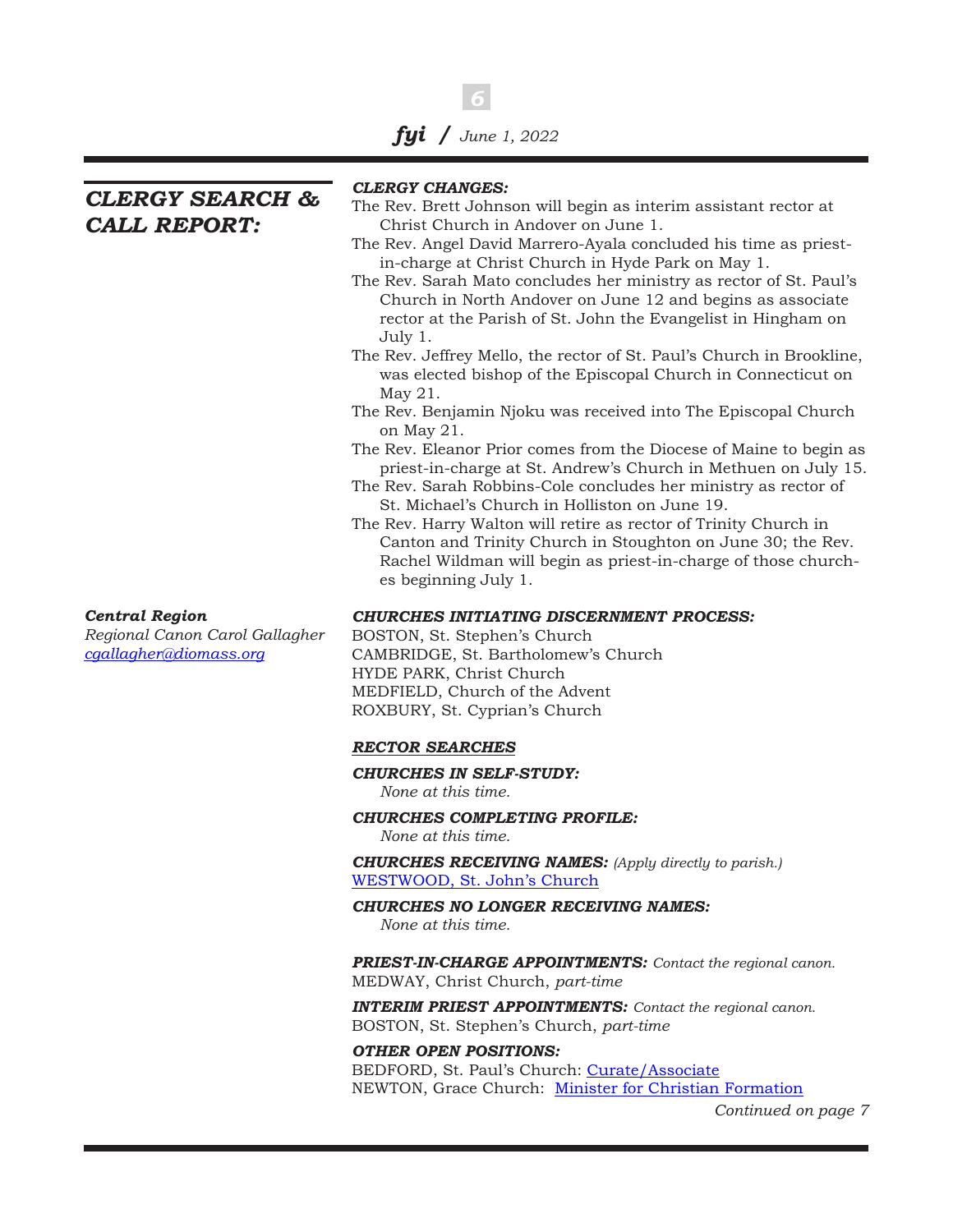*Northern and Western Region Regional Canon Martha Hubbard [mhubbard@diomass.org](mailto:mhubbard%40diomass.org?subject=)*

### *CHURCHES INITIATING DISCERNMENT PROCESS: Continued from page 6*

AYER, St. Andrew's Church BEVERLY, St. Peter's Church HOLLISTON, St. Michael's Church HUDSON, St. Luke's Church LOWELL, St. Anne's Church LOWELL, St. John's Church MARBLEHEAD, St. Michael's Church NORTH ANDOVER, St. Paul's Church WESTON, St. Peter's Church

### *RECTOR SEARCHES*

*CHURCHES IN SELF-STUDY:* GLOUCESTER, St. John's Church

*CHURCHES COMPLETING PROFILE:* WAKEFIELD, Emmanuel Church

*CHURCHES RECEIVING NAMES: (Apply directly to parish.)* [GROVELAND, St. James's Church](https://www.diomass.org/sites/diomass/files/2022-03/St.%20James%27s%20Church%20Groveland%20Profile%202022.pdf)

*CHURCHES NO LONGER RECEIVING NAMES:* CHELMSFORD, All Saints' Church

*PRIEST-IN-CHARGE APPOINTMENTS: Contact the regional canon.*

HAVERHILL, Trinity Church, *half-time* MALDEN, St. Paul's Church, *quarter-time*

*INTERIM PRIEST APPOINTMENTS: Contact the regional canon. None at this time.*

*OTHER OPEN POSITIONS:* SUDBURY, St. Elizabeth's Church: Associate for/Director of Parish [Life](https://www.diomass.org/jobs/st-elizabeths-church-sudbury/associate-fordirector-parish-life)

#### *Southern Region*

*Regional Canon Kelly O'Connell [koconnell@diomass.org](mailto:koconnell%40diomass.org?subject=)*

### *CHURCHES INITIATING DISCERNMENT PROCESS:*

FOXBOROUGH, St. Mark's Church MARSHFIELD, Trinity Church PROVINCETOWN, Church of St. Mary of the Harbor SANDWICH, St. John's Church WOODS HOLE, Church of the Messiah

### *RECTOR SEARCHES*

*CHURCHES IN SELF-STUDY:* HANOVER, St. Andrew's Church HOLBROOK, St. John's Church

*CHURCHES COMPLETING PROFILE:*

*None at this time.*

*Continued on page 8*